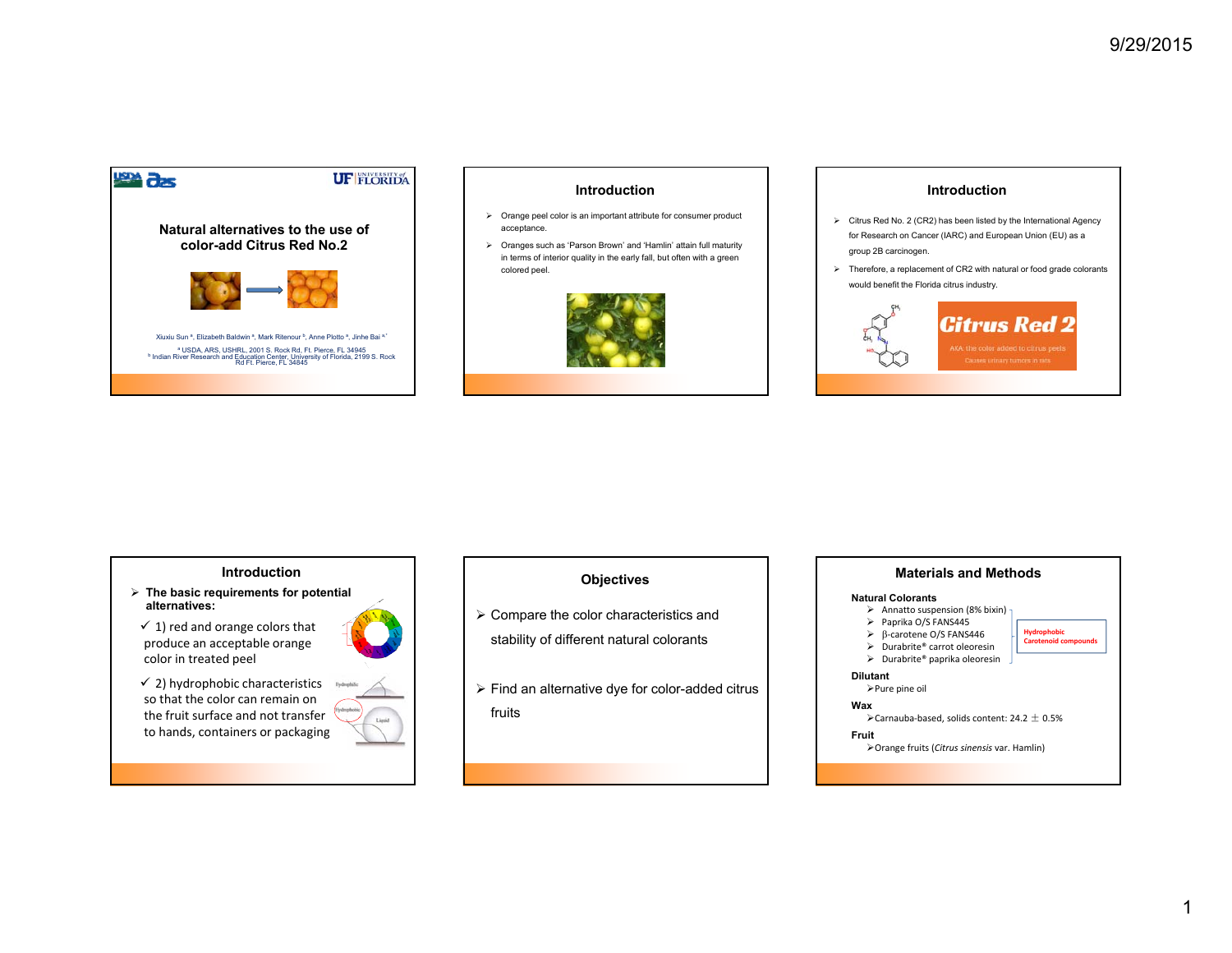## **Color measurements**

- CIELAB was used for determining the color coordinates
- Color was expressed as CIE *L*\*, *a*\*, *b*\* and *a*\*/*b*\* ratio
- *L***\*:** lightness read from 0 (black) to 100 (white)
- *<sup>a</sup>***\*:** (+) red color; (-) green color
- *b***\*:** (+) yellow color; (-) blue color
- A larger *a***\*/***b***\* ratio** indicates a darker orange color, and is recognized as the preferred color for oranges
- Quantitative discoloration: **∆***E***\*** = [(∆*L*\*)2 + (∆*a*\*)2 + (∆*b*\*)2]1/2 The value indicates a total change of lightness, red/greenness, and yellow/blueness

### **Evaluation of colorants by test paper**

- $\geq 0.5$  mL of each colorant (2 ppm in pine oil) solution was dropped on a test paper and casted by using a 4-mil (101.6  $\mu$ m) casting tool with a speed of 1 cm s<sup>-1</sup>.
- $\triangleright$  Papers were dried at RT for three hours.
- Color values were measured using a colorimeter and colorants showed comparable redness to CR2 were selected for further evaluation.

#### The CIELAB results of CR2 and five natural colorants on test paper dried for 3 hours at 23 °C under 300 Lux of standard fluorescent white light.

|                   | $L^*$       | $a^*$              | $h^*$   | $a^*/b^*$         |
|-------------------|-------------|--------------------|---------|-------------------|
| CR <sub>2</sub>   | $76.82 h$ # | 31.09 <sub>c</sub> | 10.52c  | 2.96a             |
| <b>Annatto</b>    | 54.30 e     | 45.57a             | 39.44 h | 1.16 <sub>b</sub> |
| Paprika           | 67.38 d     | 36.98 h            | 56.67 a | 0.65c             |
| $\beta$ -Carotene | 87.83 a     | $-1.96d$           | 53.14 a | $-0.04e$          |
| Carrot oleoresin  | 88.13 a     | $-5.09e$           | 57.35 a | $-0.01e$          |
| Paprika oleoresin | 72.76c      | 30.08c             | 55.61 a | 0.54d             |

# Mean values followed by different letters within a column indicate significant differences using Duncan test  $(p < 0.05)$ . CR2: Citrus Red No. 2.

- $\triangleright$  Test papers with selected colorants were coated with carnauba wax by using a 2-mil (50.8 µm) casting tool to cover the colorant layer.
- $\triangleright$  The wax cover was allowed to dry for two hours at RT.
- $\triangleright$  Color values were measured on the same day, and then at least once per day for up to seven days at room temperature (23 °C), under 300 Lux of standard fluorescent white light.



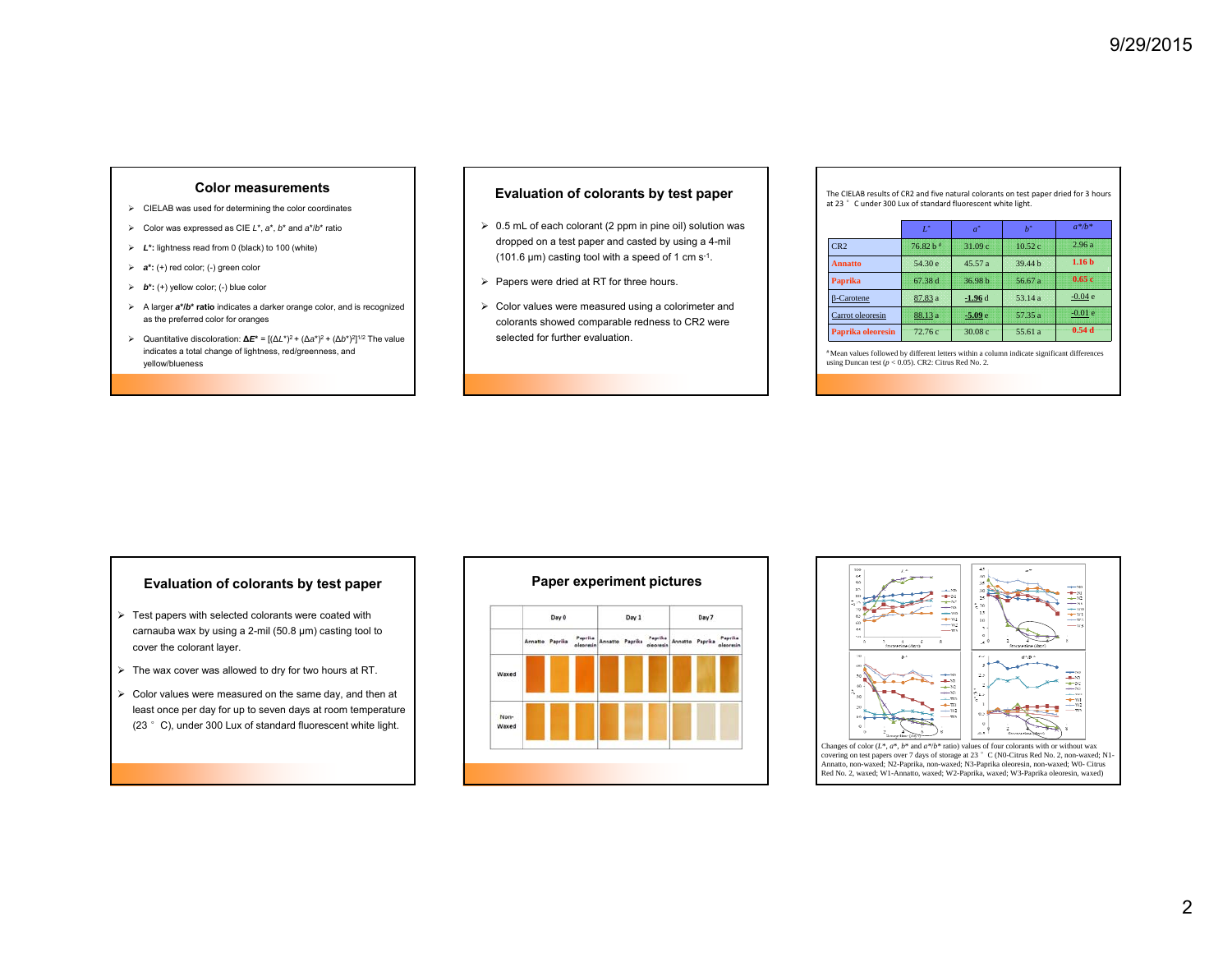









#### **Conclusions**

- $\triangleright$  This study investigated the effect of five oil-soluble natural colorants on citrus fruit peel color.
- $\triangleright$  Test paper and fruit evaluation showed that annatto, paprika and paprika oleoresin exhibited red and orange color when applied to both paper and orange peel.
- $\triangleright$  Annatto was relatively stable under all conditions and regularly out performed our other natural colorants.
- $\triangleright$  Annatto would be the most successful replacement of CR2 for use as a natural colorant on citrus fruit.